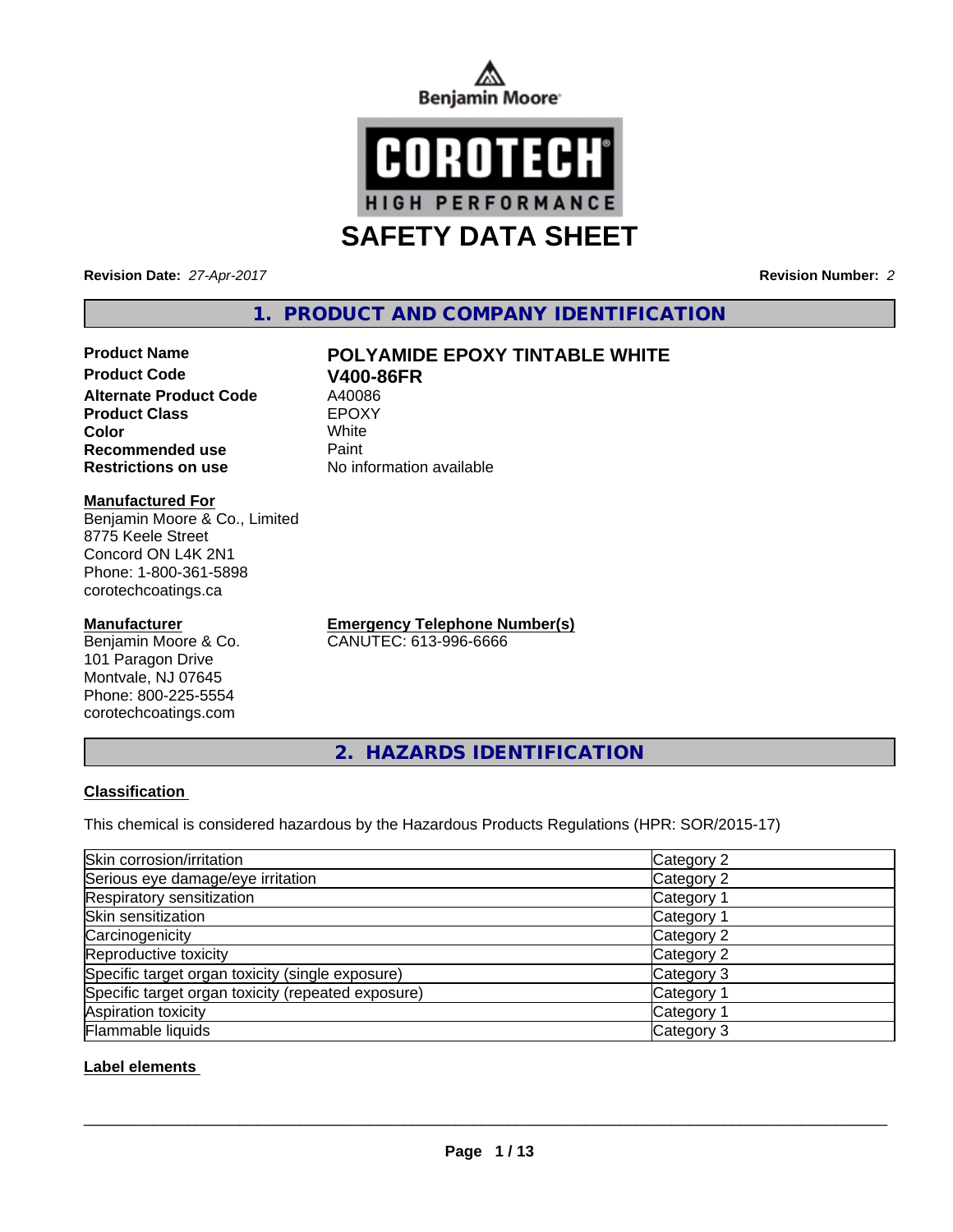#### **Danger**

#### **Hazard statements**

Causes skin irritation Causes serious eye irritation May cause allergy or asthma symptoms or breathing difficulties if inhaled May cause an allergic skin reaction Suspected of causing cancer Suspected of damaging fertility or the unborn child May cause respiratory irritation. May cause drowsiness or dizziness Causes damage to organs through prolonged or repeated exposure May be fatal if swallowed and enters airways Flammable liquid and vapor



#### **Appearance** liquid **Odor** solvent

**Precautionary Statements - Prevention**

Obtain special instructions before use Do not handle until all safety precautions have been read and understood Use personal protective equipment as required Wash face, hands and any exposed skin thoroughly after handling In case of inadequate ventilation wear respiratory protection Contaminated work clothing should not be allowed out of the workplace Do not breathe dust/fume/mist/vapors/spray Do not eat, drink or smoke when using this product Use only outdoors or in a well-ventilated area Keep away from heat/sparks/open flames/hot surfaces, no smoking Keep container tightly closed Ground/bond container and receiving equipment Use explosion-proof electrical/ventilating/lighting/equipment Use only non-sparking tools Take precautionary measures against static discharge Keep cool Wear protective gloves/protective clothing/eye protection/face protection **Precautionary Statements - Response** If exposed or concerned get medical attention **Eyes**

If in eyes rinse cautiously with water for several minutes. Remove contact lenses, if present and easy to do. Continue rinsing

If eye irritation persists get medical attention

#### **Skin**

If skin irritation or rash occurs get medical attention If on skin (or hair) take off immediately all contaminated clothing. Rinse skin with water Wash contaminated clothing before reuse

#### **Inhalation**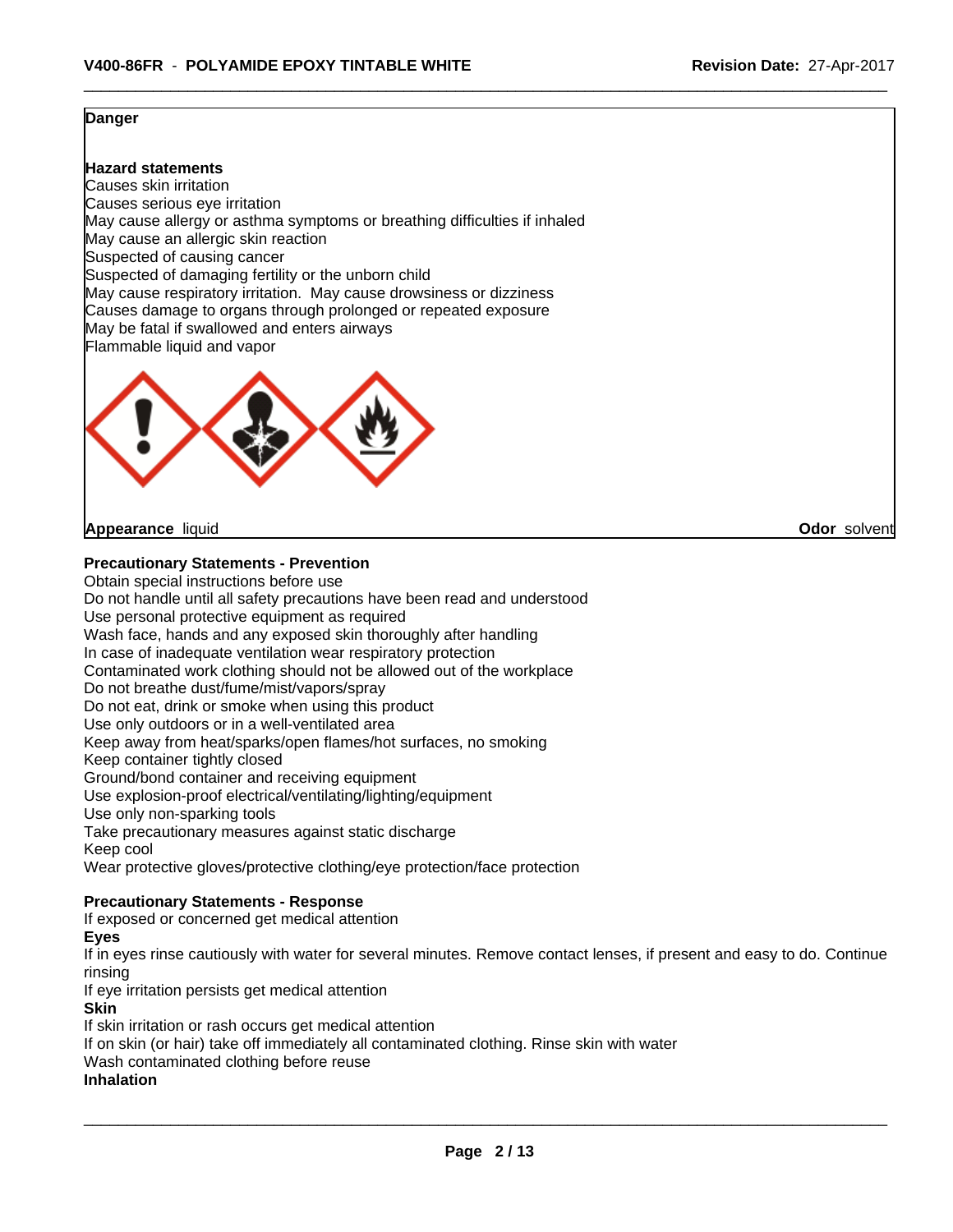If experiencing respiratory symptoms: Call a POISON CENTER or physician If inhaled remove victim to fresh air and keep at rest in a position comfortable for breathing **Ingestion**

If swallowed immediately call a POISON CENTER or physician Do NOT induce vomiting

#### **Fire**

In case of fire use CO2, dry chemical, or foam for extinction

#### **Precautionary Statements - Storage**

Store locked up Store in a well-ventilated place. Keep container tightly closed

#### **Precautionary Statements - Disposal**

Dispose of contents/container to an approved waste disposal plant

#### **Other information**

No information available

#### **Other hazards**

**IMPORTANT:** Designed to be mixed with other components. Mixture will have hazards of all components. Before opening packages, read all warning labels. Follow all precautions.

**CAUTION:** All floor coatings may become slippery when wet. Where non-skid characteristics are desired, a small amount of clean sand may be added. Stir often during application.

# **3. COMPOSITION INFORMATION ON COMPONENTS**

| <b>Chemical Name</b>                       | <b>CAS-No</b>  | Weight % (max) |
|--------------------------------------------|----------------|----------------|
| Titanium dioxide                           | 13463-67-7     | $15 - 40%$     |
| Polyamine adduct                           |                | $10 - 30%$     |
| Xvlene                                     | 1330-20-7      | $7 - 13%$      |
| Kaolin                                     | 1332-58-7      | $5 - 10%$      |
| Benzyl alcohol                             | $100 - 51 - 6$ | $5 - 10%$      |
| Propylene glycol monomethyl ether          | 107-98-2       | $-5%$          |
| Solvent naphtha, petroleum, light aromatic | 64742-95-6     | $-5%$          |
| Ethyl benzene                              | $100 - 41 - 4$ | $-5%$          |
| Silica, amorphous                          | 7631-86-9      | - 5%           |
| 1,2,4-Trimethylbenzene                     | 95-63-6        | - 5%           |
| Triethylenetetramine                       | 112-24-3       | $-5%$          |

# **4. FIRST AID MEASURES**

| If symptoms persist, call a physician. Show this safety data<br>sheet to the doctor in attendance.                                                                                                  |
|-----------------------------------------------------------------------------------------------------------------------------------------------------------------------------------------------------|
| Immediately flush with plenty of water. After initial<br>flushing, remove any contact lenses and continue flushing<br>for at least 15 minutes. If eye irritation persists, consult a<br>specialist. |
| Wash off immediately with soap and plenty of water while<br>removing all contaminated clothes and shoes. If skin<br>irritation persists, call a physician. Wash clothing before                     |
|                                                                                                                                                                                                     |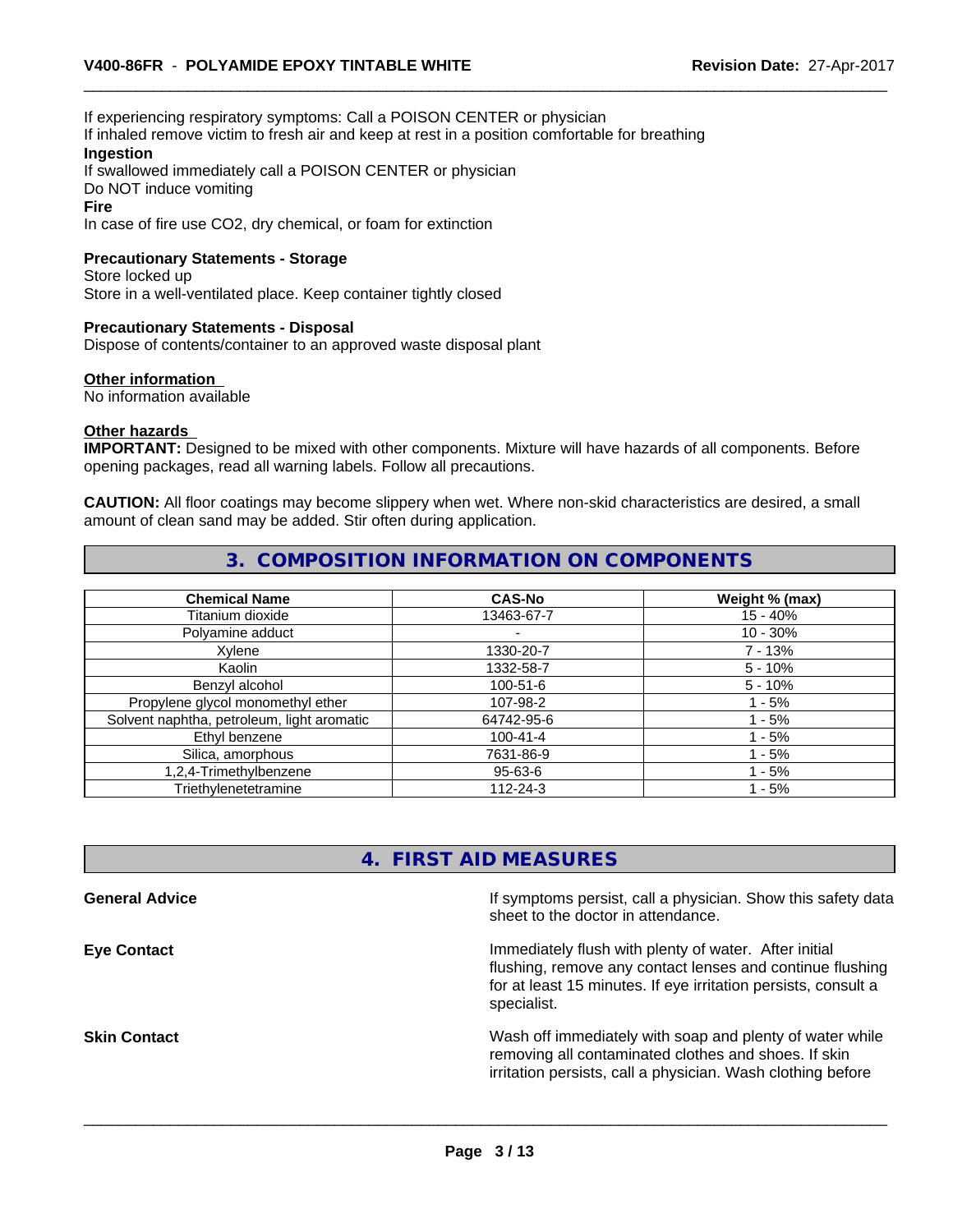reuse. Destroy contaminated articles such as shoes. **Inhalation** Move to fresh air. If symptoms persist, call a physician. If not breathing, give artificial respiration. Call a physician immediately. **Ingestion Ingestion Ingestion Clean mouth with water and afterwards drink plenty of** water. Do not induce vomiting without medical advice. Never give anything by mouth to an unconscious person. Consult a physician. **Protection Of First-Aiders VSE 100 Finally Use personal protective equipment. Most Important Symptoms/Effects** May cause allergy or asthma symptoms or breathing difficulties if inhaled. May cause allergic skin reaction. **Notes To Physician Treat symptomatically.** 

**5. FIRE-FIGHTING MEASURES**

| <b>Flammable Properties</b>                                                                  | Vapors may travel considerable distance to a source of<br>ignition and flash back. Vapors may cause flash fire.                                                                                                                                                                                |
|----------------------------------------------------------------------------------------------|------------------------------------------------------------------------------------------------------------------------------------------------------------------------------------------------------------------------------------------------------------------------------------------------|
| <b>Suitable Extinguishing Media</b>                                                          | Foam, dry powder or water. Use extinguishing measures<br>that are appropriate to local circumstances and the<br>surrounding environment.                                                                                                                                                       |
| <b>Protective Equipment And Precautions For</b><br><b>Firefighters</b>                       | As in any fire, wear self-contained breathing apparatus<br>pressure-demand, MSHA/NIOSH (approved or equivalent)<br>and full protective gear.                                                                                                                                                   |
| <b>Hazardous Combustion Products</b>                                                         | Burning may result in carbon dioxide, carbon monoxide<br>and other combustion products of varying composition<br>which may be toxic and/or irritating.                                                                                                                                         |
| <b>Specific Hazards Arising From The Chemical</b>                                            | Flammable. Flash back possible over considerable<br>distance. Keep product and empty container away from<br>heat and sources of ignition. Closed containers may<br>rupture if exposed to fire or extreme heat. Thermal<br>decomposition can lead to release of irritating gases and<br>vapors. |
| <b>Sensitivity To Mechanical Impact</b>                                                      | No                                                                                                                                                                                                                                                                                             |
| <b>Sensitivity To Static Discharge</b>                                                       | Yes                                                                                                                                                                                                                                                                                            |
| <b>Flash Point Data</b><br>Flash Point (°F)<br>Flash Point (°C)<br><b>Flash Point Method</b> | 80<br>27<br><b>PMCC</b>                                                                                                                                                                                                                                                                        |
| <b>Flammability Limits In Air</b>                                                            |                                                                                                                                                                                                                                                                                                |
| <b>Lower Explosion Limit</b><br><b>Upper Explosion Limit</b>                                 | Not available<br>Not available                                                                                                                                                                                                                                                                 |
|                                                                                              |                                                                                                                                                                                                                                                                                                |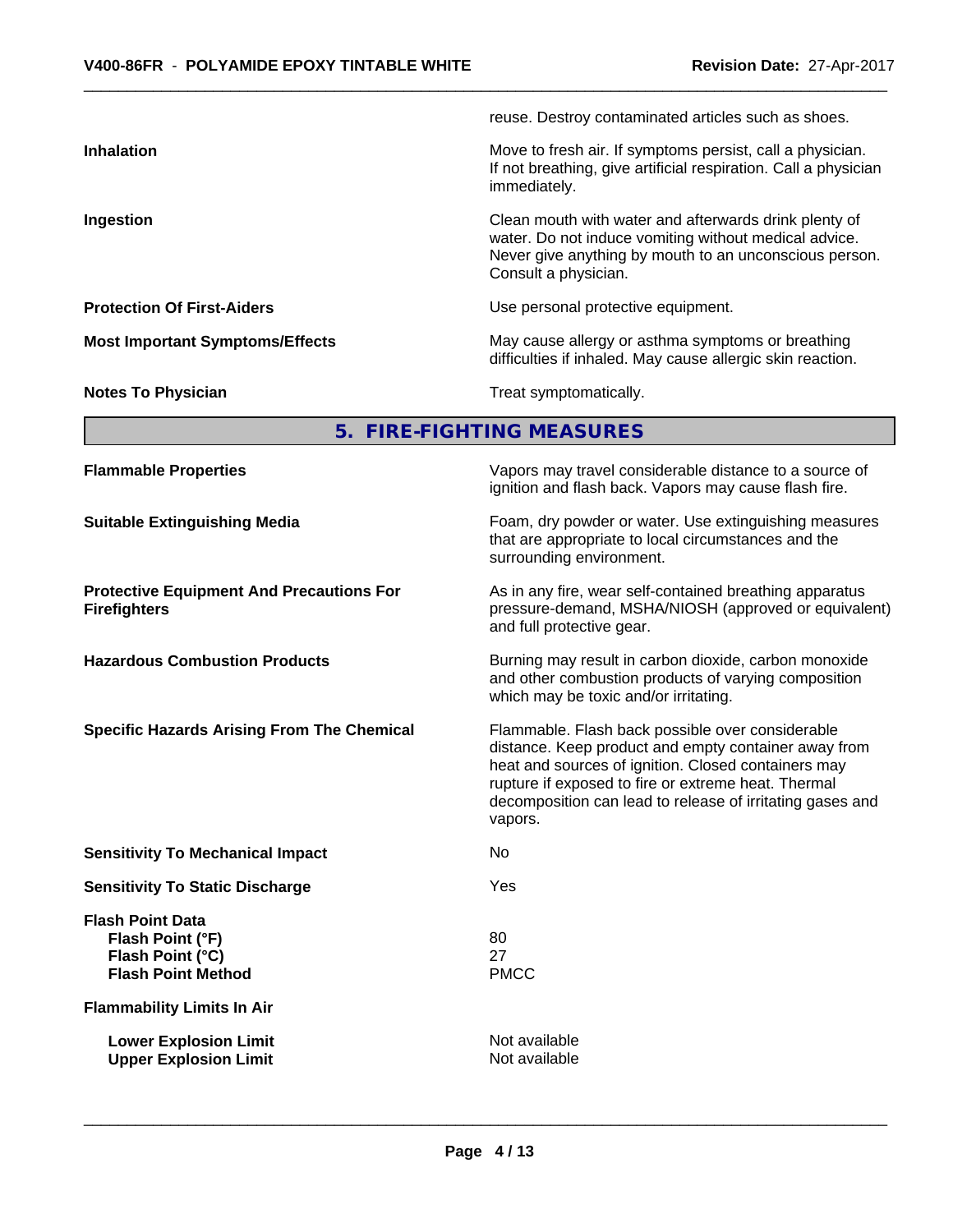| <b>NFPA</b><br>Health: 2 | <b>Flammability: 3</b> | <b>Instability: 0</b> | Special: - |
|--------------------------|------------------------|-----------------------|------------|
|--------------------------|------------------------|-----------------------|------------|

# **NFPA Legend**

- 0 Not Hazardous
- 1 Slightly
- 2 Moderate
- 3 High
- 4 Severe

*The ratings assigned are only suggested ratings, the contractor/employer has ultimate responsibilities for NFPA ratings where this system is used.*

*Additional information regarding the NFPA rating system is available from the National Fire Protection Agency (NFPA) at www.nfpa.org.*

# **6. ACCIDENTAL RELEASE MEASURES**

| <b>Personal Precautions</b>      | Remove all sources of ignition. Take precautions to<br>prevent flashback. Ground and bond all containers and<br>handling equipment. Take precautionary measures against<br>static discharges. Ensure adequate ventilation. Avoid<br>contact with skin, eyes and clothing. Use personal<br>protective equipment.  |
|----------------------------------|------------------------------------------------------------------------------------------------------------------------------------------------------------------------------------------------------------------------------------------------------------------------------------------------------------------|
| <b>Other Information</b>         | Prevent further leakage or spillage if safe to do so. Do not<br>allow material to contaminate ground water system.<br>Prevent product from entering drains. Do not flush into<br>surface water or sanitary sewer system. Local authorities<br>should be advised if significant spillages cannot be<br>contained. |
| <b>Environmental Precautions</b> | See Section 12 for additional Ecological Information.                                                                                                                                                                                                                                                            |
| <b>Methods For Clean-Up</b>      | Dam up. Soak up with inert absorbent material. Use a<br>non-sparking or explosion proof means to transfer material<br>to a sealed, appropriate container for disposal. Clean<br>contaminated surface thoroughly.                                                                                                 |
|                                  |                                                                                                                                                                                                                                                                                                                  |

**7. HANDLING AND STORAGE**

| <b>Handling</b> | Avoid contact with skin, eyes and clothing. Wear personal<br>protective equipment. Do not breathe vapors or spray mist.<br>Use only in ventilated areas. Prevent vapor build-up by<br>providing adequate ventilation during and after use.                                                                                                                                                                                                           |
|-----------------|------------------------------------------------------------------------------------------------------------------------------------------------------------------------------------------------------------------------------------------------------------------------------------------------------------------------------------------------------------------------------------------------------------------------------------------------------|
|                 | Take precautionary measures against static discharges.<br>To avoid ignition of vapors by static electricity discharge,<br>all metal parts of the equipment must be grounded. Keep<br>away from heat, sparks and flame. Do not smoke.<br>Extinguish all flames and pilot lights, and turn off stoves,<br>heaters, electric motors and other sources of ignition<br>during use and until all vapors are gone. Ignition and/or<br>flash back may occur. |
| <b>Storage</b>  | Keep containers tightly closed in a dry, cool and<br>well-ventilated place. Keep away from heat. Keep away<br>from open flames, hot surfaces and sources of ignition.                                                                                                                                                                                                                                                                                |
|                 |                                                                                                                                                                                                                                                                                                                                                                                                                                                      |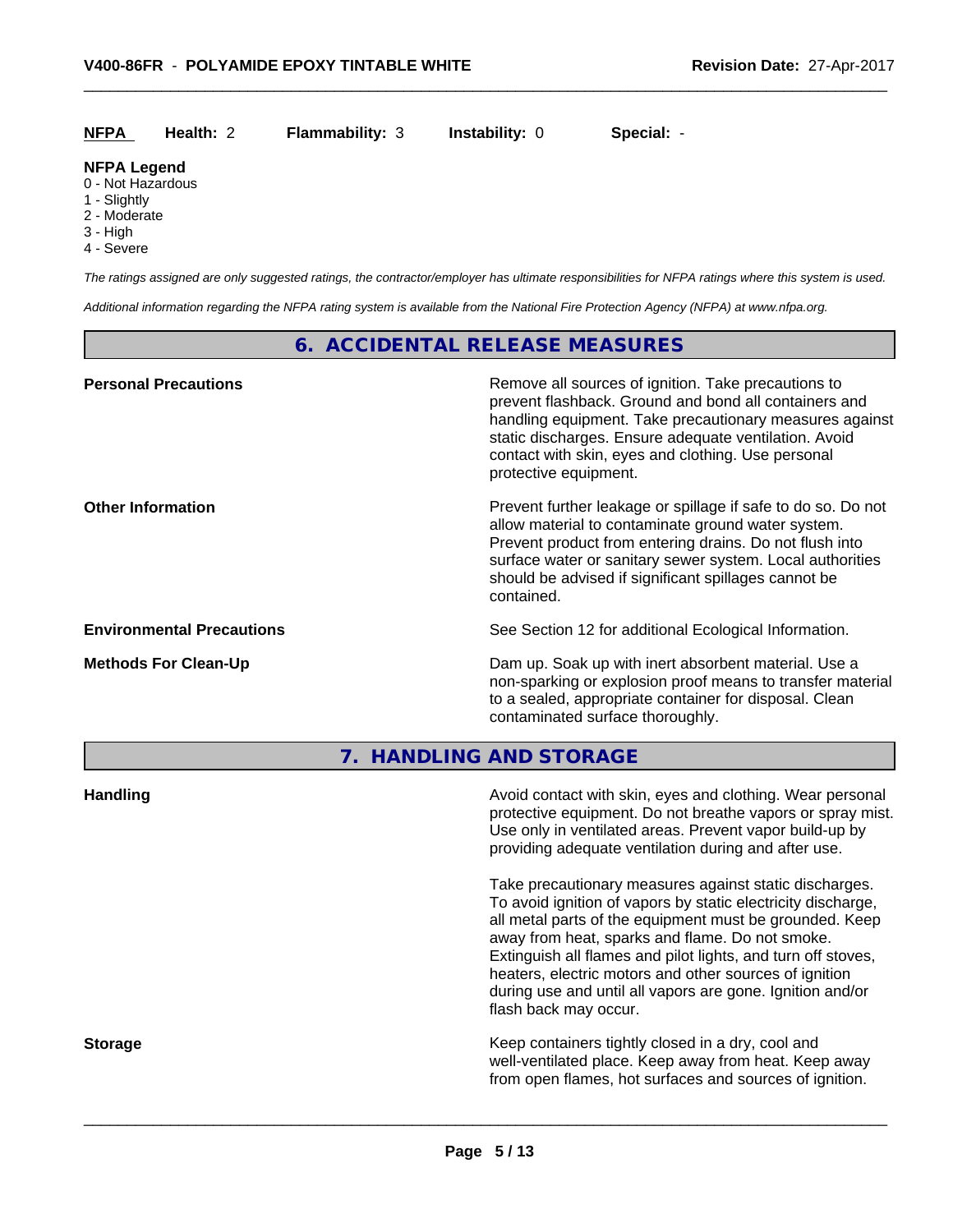Keep in properly labeled containers. Keep out of the reach of children.

**Incompatible Materials Incompatible with strong acids and bases and strong** oxidizing agents.

# **8. EXPOSURE CONTROLS / PERSONAL PROTECTION**

#### **Exposure Limits**

| <b>Chemical Name</b>        | <b>ACGIH</b>             | <b>Alberta</b>                 | <b>British Columbia</b>  | <b>Ontario</b>              | Quebec                         |
|-----------------------------|--------------------------|--------------------------------|--------------------------|-----------------------------|--------------------------------|
| Titanium dioxide            | 10 mg/m $3$ - TWA        | 10 mg/m $3 - TWA$              | 10 mg/m $3$ - TWA        | 10 mg/m $3$ - TWA           | 10 mg/m $3$ - TWAEV            |
|                             |                          |                                | $3 \text{ mg/m}^3$ - TWA |                             |                                |
| Xylene                      | 100 ppm - TWA            | 100 ppm - TWA                  | 100 ppm - TWA            | 100 ppm - TWA               | 100 ppm - TWAEV                |
|                             | 150 ppm - STEL           | 434 mg/m $3$ - TWA             | 150 ppm - STEL           | 150 ppm - STEL              | 434 mg/m <sup>3</sup> - TWAEV  |
|                             |                          | 150 ppm - STEL                 |                          |                             | 150 ppm - STEV                 |
|                             |                          | 651 mg/m $3 -$ STEL            |                          |                             | 651 mg/m $3 -$ STEV            |
| Kaolin                      | $2 \text{ mg/m}^3$ - TWA | $2 \text{ mg/m}^3$ - TWA       | $2 \text{ mg/m}^3$ - TWA | $2 \text{ mg/m}^3$ - TWA    | 5 mg/m <sup>3</sup> - TWAEV    |
| Propylene glycol monomethyl | 50 ppm - TWA             | 100 ppm - TWA                  | 50 ppm - TWA             | 50 ppm - TWA                | 100 ppm - TWAEV                |
| ether                       | 100 ppm - STEL           | $369$ mg/m <sup>3</sup> - TWA  | 75 ppm - STEL            | 100 ppm - STEL              | 369 mg/m <sup>3</sup> - TWAEV  |
|                             |                          | 150 ppm - STEL                 |                          |                             | 150 ppm - STEV                 |
|                             |                          | 553 mg/m $3 -$ STEL            |                          |                             | $553$ mg/m <sup>3</sup> - STEV |
| Ethyl benzene               | 20 ppm - TWA             | 100 ppm - TWA                  | 20 ppm - TWA             | 20 ppm - TWA                | 100 ppm - TWAEV                |
|                             |                          | 434 mg/m $3 - TWA$             |                          |                             | 434 mg/m <sup>3</sup> - TWAEV  |
|                             |                          | 125 ppm - STEL                 |                          |                             | 125 ppm - STEV                 |
|                             |                          | $543$ mg/m <sup>3</sup> - STEL |                          |                             | $543$ mg/m <sup>3</sup> - STEV |
| Triethylenetetramine        | N/E                      | N/E                            | N/E                      | $0.5$ ppm $-$ TWA           | N/E                            |
|                             |                          |                                |                          | $3$ mg/m <sup>3</sup> - TWA |                                |
|                             |                          |                                |                          | Danger of cutaneous         |                                |
|                             |                          |                                |                          | absorption                  |                                |

#### **Legend**

ACGIH - American Conference of Governmental Industrial Hygienists Alberta - Alberta Occupational Exposure Limits British Columbia - British Columbia Occupational Exposure Limits Ontario - Ontario Occupational Exposure Limits Quebec - Quebec Occupational Exposure Limits N/E - Not established

# **Personal Protective Equipment**

**Engineering Measures Ensure adequate ventilation, especially in confined areas.** 

**Eye/Face Protection** Safety glasses with side-shields If splashes are likely to occur, wear: Tightly fitting safety goggles **Skin Protection Protection Protective gloves and impervious clothing. Respiratory Protection Network 1** and the Use only with adequate ventilation. In operations where exposure limits are exceeded, use a NIOSH approved respirator that has been selected by a technically qualified person for the specific work conditions. When spraying the product or applying in confined areas, wear a NIOSH approved respirator specified for paint spray or organic vapors.

**Hygiene Measures Avoid contact with skin, eyes and clothing. Remove and Avoid contact with skin, eyes and clothing. Remove and Avoid contact with skin, eyes and clothing. Remove and** wash contaminated clothing before re-use. Wash thoroughly after handling.

# **9. PHYSICAL AND CHEMICAL PROPERTIES**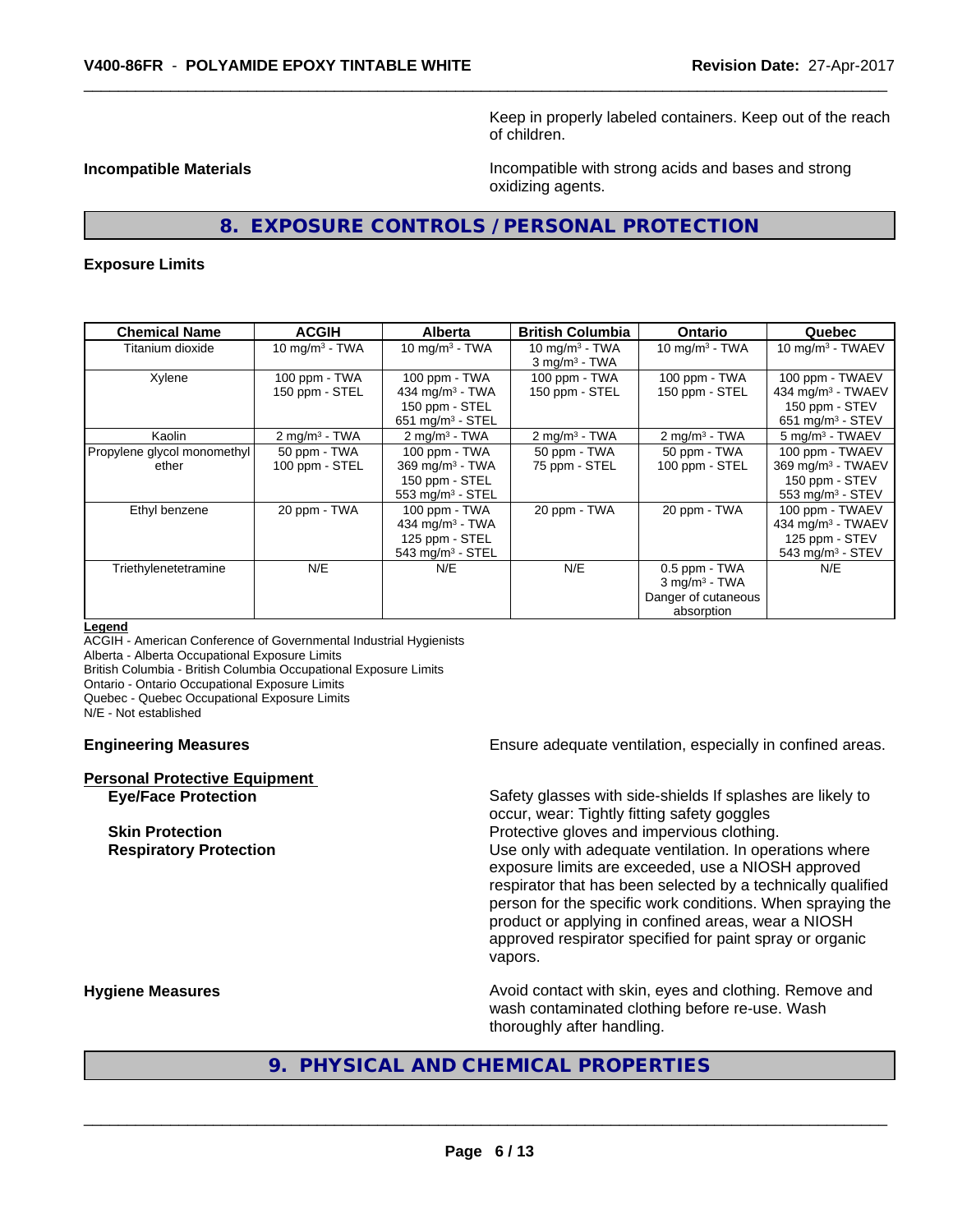**Appearance** liquid **Odor** solvent **Odor Threshold No information available No information available Density (Ibs/gal)** 12.2 - 12.5<br> **Specific Gravity** 1.46 - 1.50 **Specific Gravity pH pH**  $\blacksquare$ **Viscosity (cps)** No information available **Solubility Note 2008 Note 2008 Note 2008 Note 2008 Note 2008 Note 2008 Note 2008 Note 2008 Note 2008 Note 2008 Note 2008 Note 2008 Note 2008 Note 2008 Note 2008 Note 2008 Note 2008 Note Water Solubility** No information available **Evaporation Rate Evaporation Rate No information available Vapor Pressure** No information available No information available **Vapor Density No information available No information available Wt.** % Solids **70 - 80 Vol. % Solids** 55 - 65 **Wt. % Volatiles** 20 - 30 **Vol. % Volatiles** 35 - 45 **VOC Regulatory Limit (g/L)** < 340 **Boiling Point (°F)** 248 **Boiling Point (°C)** 120 **Freezing Point (°F)** No information available **Freezing Point (°C)** The Company of the Monometer of Noinformation available **Flash Point (°F)** 80 **Flash Point (°C)** 27 **Flash Point Method Flammability (solid, gas)** Not applicable **Upper Explosion Limit** Not applicable **Lower Explosion Limit Contract Accord Accord Accord Accord Accord Accord Accord Accord Accord Accord Accord Accord Accord Accord Accord Accord Accord Accord Accord Accord Accord Accord Accord Accord Accord Accord Accord Autoignition Temperature (°F)**<br> **Autoignition Temperature (°C)** No information available Autoignition Temperature (°C)<br>
Decomposition Temperature (°F)<br>
No information available **Decomposition Temperature (°F) Decomposition Temperature (°C)** No information available **Partition Coefficient (n-octanol/water)** No information available

# **10. STABILITY AND REACTIVITY**

| <b>Reactivity</b>                         | Not Applicable                                                                                                            |
|-------------------------------------------|---------------------------------------------------------------------------------------------------------------------------|
| <b>Chemical Stability</b>                 | Stable under normal conditions. Hazardous polymerisation<br>does not occur.                                               |
| <b>Conditions To Avoid</b>                | Keep away from open flames, hot surfaces, static<br>electricity and sources of ignition. Sparks. Elevated<br>temperature. |
| <b>Incompatible Materials</b>             | Incompatible with strong acids and bases and strong<br>oxidizing agents.                                                  |
| <b>Hazardous Decomposition Products</b>   | Thermal decomposition can lead to release of irritating<br>gases and vapors.                                              |
| <b>Possibility Of Hazardous Reactions</b> | None under normal conditions of use.                                                                                      |

# **11. TOXICOLOGICAL INFORMATION**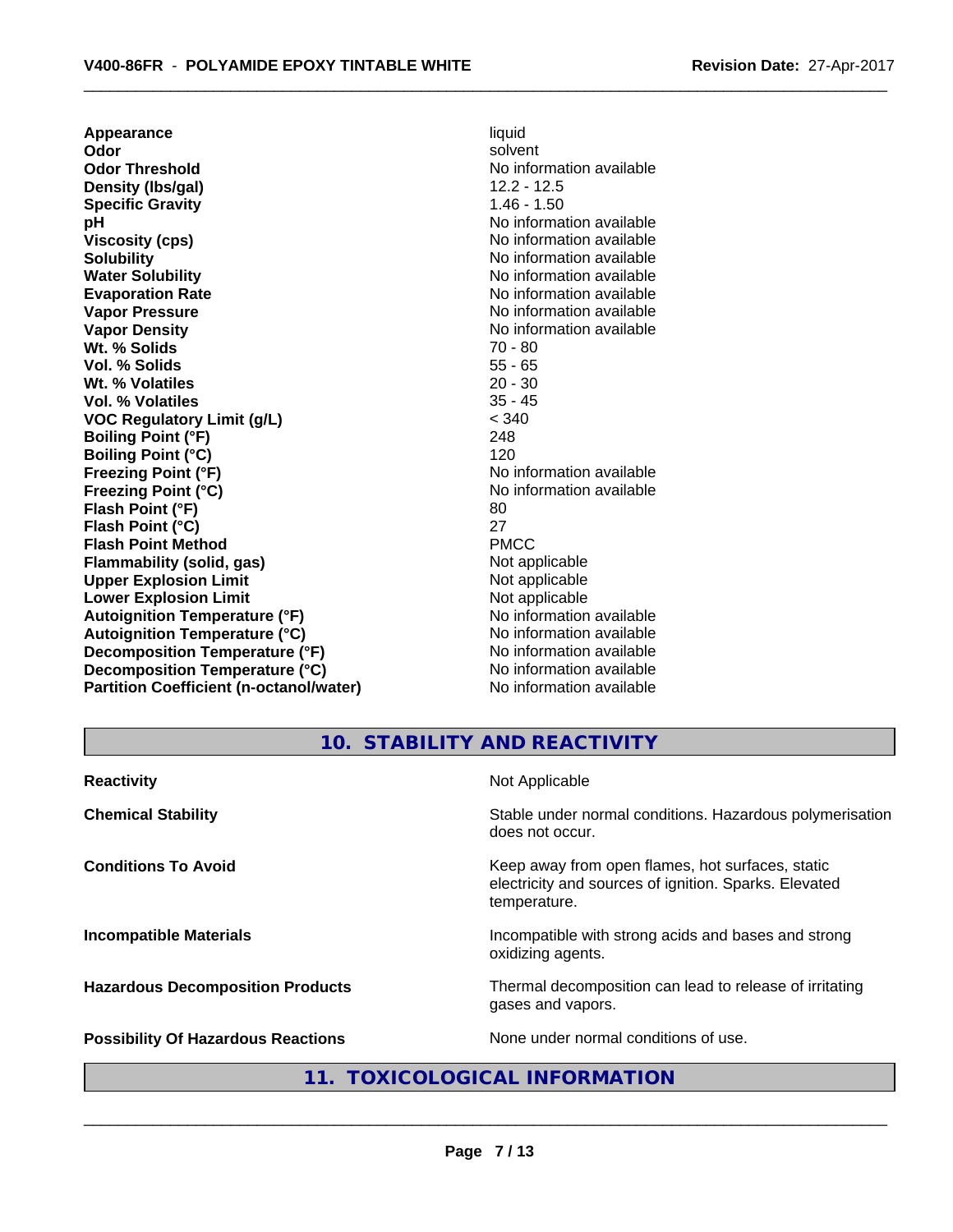| <b>Product Information</b><br>Information on likely routes of exposure                       |                                                                                                                                                                                                                                                                                                                                                                                                                                                                                                                               |
|----------------------------------------------------------------------------------------------|-------------------------------------------------------------------------------------------------------------------------------------------------------------------------------------------------------------------------------------------------------------------------------------------------------------------------------------------------------------------------------------------------------------------------------------------------------------------------------------------------------------------------------|
| <b>Principal Routes of Exposure</b>                                                          | Eye contact, skin contact and inhalation.                                                                                                                                                                                                                                                                                                                                                                                                                                                                                     |
| <b>Acute Toxicity</b><br><b>Product Information</b>                                          | Repeated or prolonged exposure to organic solvents may<br>lead to permanent brain and nervous system damage.<br>Intentional misuse by deliberately concentrating and<br>inhaling vapors may be harmful or fatal.                                                                                                                                                                                                                                                                                                              |
| Information on toxicological effects                                                         |                                                                                                                                                                                                                                                                                                                                                                                                                                                                                                                               |
| <b>Symptoms</b>                                                                              | No information available                                                                                                                                                                                                                                                                                                                                                                                                                                                                                                      |
| Delayed and immediate effects as well as chronic effects from short and long-term exposure   |                                                                                                                                                                                                                                                                                                                                                                                                                                                                                                                               |
| Eye contact                                                                                  | Causes serious eye irritation. May cause redness, itching,                                                                                                                                                                                                                                                                                                                                                                                                                                                                    |
| <b>Skin contact</b>                                                                          | and pain.<br>May cause skin irritation and/or dermatitis. Prolonged skin                                                                                                                                                                                                                                                                                                                                                                                                                                                      |
| <b>Inhalation</b>                                                                            | contact may defat the skin and produce dermatitis.<br>Harmful by inhalation. High vapor / aerosol concentrations<br>are irritating to the eyes, nose, throat and lungs and may                                                                                                                                                                                                                                                                                                                                                |
| Ingestion<br><b>Sensitization:</b>                                                           | cause headaches, dizziness, drowsiness,<br>unconsciousness, and other central nervous system<br>effects.<br>Harmful if swallowed. Ingestion may cause irritation to<br>mucous membranes. Small amounts of this product<br>aspirated into the respiratory system during ingestion or<br>vomiting may cause mild to severe pulmonary injury,<br>possibly progressing to death.<br>Respiratory sensitizer. May cause allergy or asthma<br>symptoms or breathing difficulties if inhaled. May cause an<br>allergic skin reaction. |
| <b>Neurological Effects</b><br><b>Mutagenic Effects</b><br><b>Reproductive Effects</b>       | No information available.<br>No information available.<br>Possible risk of impaired fertility. Possible risk of harm to                                                                                                                                                                                                                                                                                                                                                                                                       |
| <b>Developmental Effects</b><br><b>Target Organ Effects</b><br><b>STOT - single exposure</b> | the unborn child.<br>No information available.<br>No information available.<br>May cause disorder and damage to the. Respiratory<br>system. May cause respiratory irritation. May cause<br>drowsiness or dizziness.                                                                                                                                                                                                                                                                                                           |
| <b>STOT - repeated exposure</b>                                                              | Causes damage to organs through prolonged or repeated<br>exposure if inhaled. Central nervous system (CNS).<br>Causes damage to organs through prolonged or repeated<br>exposure.                                                                                                                                                                                                                                                                                                                                             |
| Other adverse effects<br><b>Aspiration Hazard</b>                                            | No information available.<br>May be harmful if swallowed and enters airways. Small<br>amounts of this product aspirated into the respiratory<br>system during ingestion or vomiting may cause mild to<br>severe pulmonary injury, possibly progressing to death.                                                                                                                                                                                                                                                              |
| <b>Numerical measures of toxicity</b>                                                        |                                                                                                                                                                                                                                                                                                                                                                                                                                                                                                                               |

# **Page 8 / 13**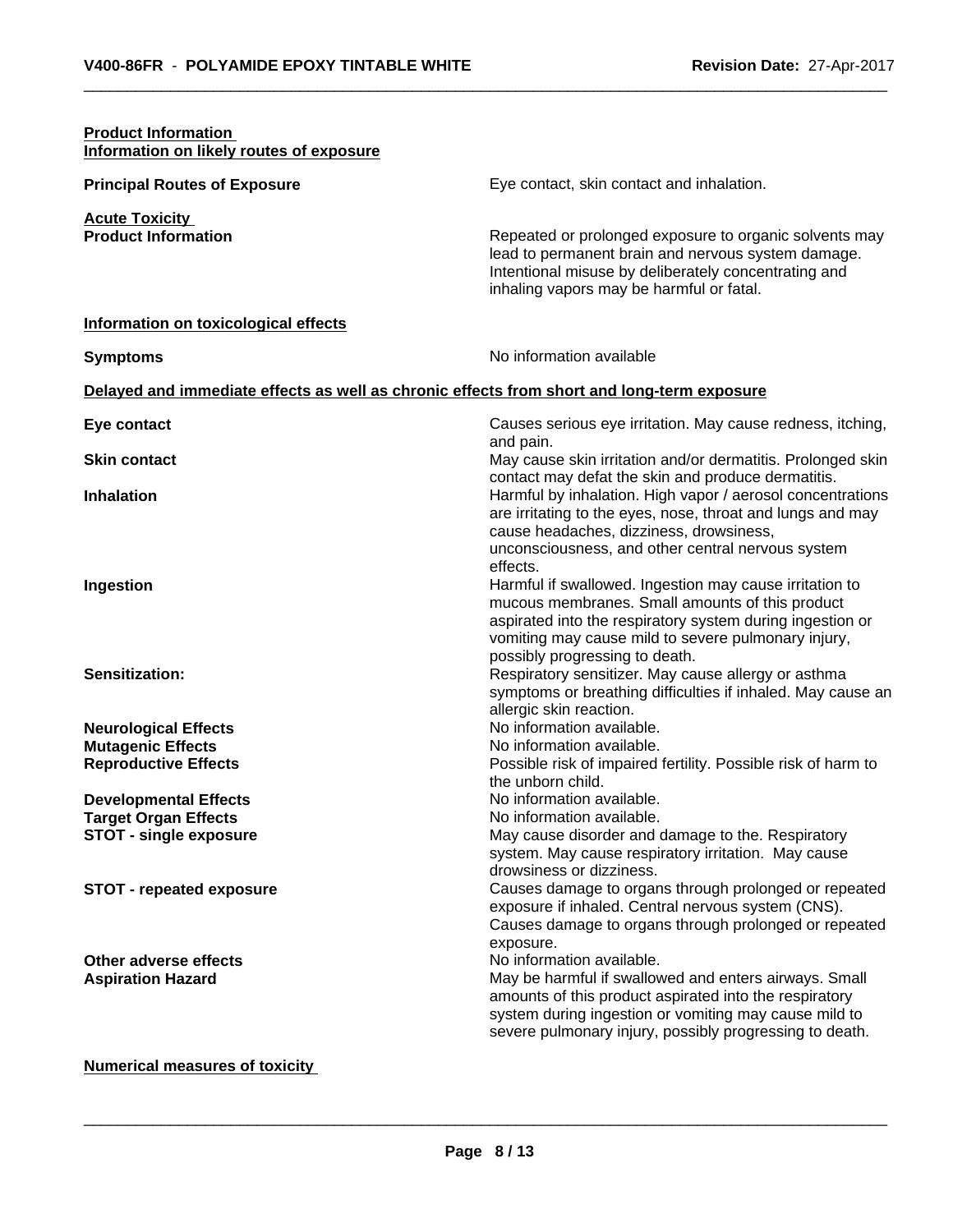#### **The following values are calculated based on chapter 3.1 of the GHS document**

| ATEmix (oral)                 | 3997 mg/ka |
|-------------------------------|------------|
| <b>ATEmix (dermal)</b>        | 3719 mg/kg |
| ATEmix (inhalation-dust/mist) | 7.3 ma/L   |
| ATEmix (inhalation-vapor)     | 851 mg/L   |

#### **Component**

Titanium dioxide LD50 Oral: > 10000 mg/kg (Rat) Xylene LD50 Oral: 4300 mg/kg (Rat) LD50 Dermal: > 1700 mg/kg (Rabbit) LC50 Inhalation (Vapor): 5000 ppm (Rat, 4 hr.) Kaolin LD50 Oral: > 5000 mg/kg (Rat) Benzyl alcohol LD50 Oral: 1230-1660 mg/kg (Rat) LD50 Dermal: 2,000 mg/kg (Rabbit) LC50 Inhalation (Vapor): > 5,000 mg/m<sup>3</sup> (Rat) Propylene glycol monomethyl ether LD50 Oral: 6,600 mg/kg (Rat) LD50 Dermal: 13,000 mg/kg (Rabbit) LC50 Inhalation (Vapor): 10,000 ppm (Rat) Solvent naphtha, petroleum, light aromatic LD50 Oral: 8400 mg/kg (Rat) Ethyl benzene LD50 Oral: mg/kg (Rat) LD50 Dermal: > mg/kg (Rabbit) LC50 Inhalation (Vapor): mg/m<sup>3</sup> (Rat, 2 hr.) Silica, amorphous LD50 Oral: > 5000 mg/kg (Rat) LD50 Dermal: 2,000 mg/kg (Rabbit) LC50 Inhalation (Dust): > 2 mg/L 1,2,4-Trimethylbenzene LD50 Oral: 5000 mg/kg (Rat) LC50 Inhalation (Vapor): 18000 mg/m<sup>3</sup> (Rat, 4 hr.) **Triethylenetetramine** LD50 Oral: 2500 mg/kg (Rat) LD50 Dermal: 805 mg/kg (Rabbit)

#### **Chronic Toxicity**

#### **Carcinogenicity**

*The information below indicateswhether each agency has listed any ingredient as a carcinogen:.*

| <b>Chemical Name</b> | <b>IARC</b>                    | <b>NTP</b> |
|----------------------|--------------------------------|------------|
|                      | 2B - Possible Human Carcinogen |            |
| Titanium dioxide     |                                |            |
|                      | 2B - Possible Human Carcinogen |            |
| l Ethvl benzene      |                                |            |

• Although IARC has classified titanium dioxide as possibly carcinogenic to humans (2B), their summary concludes:<br> **Page 9/13**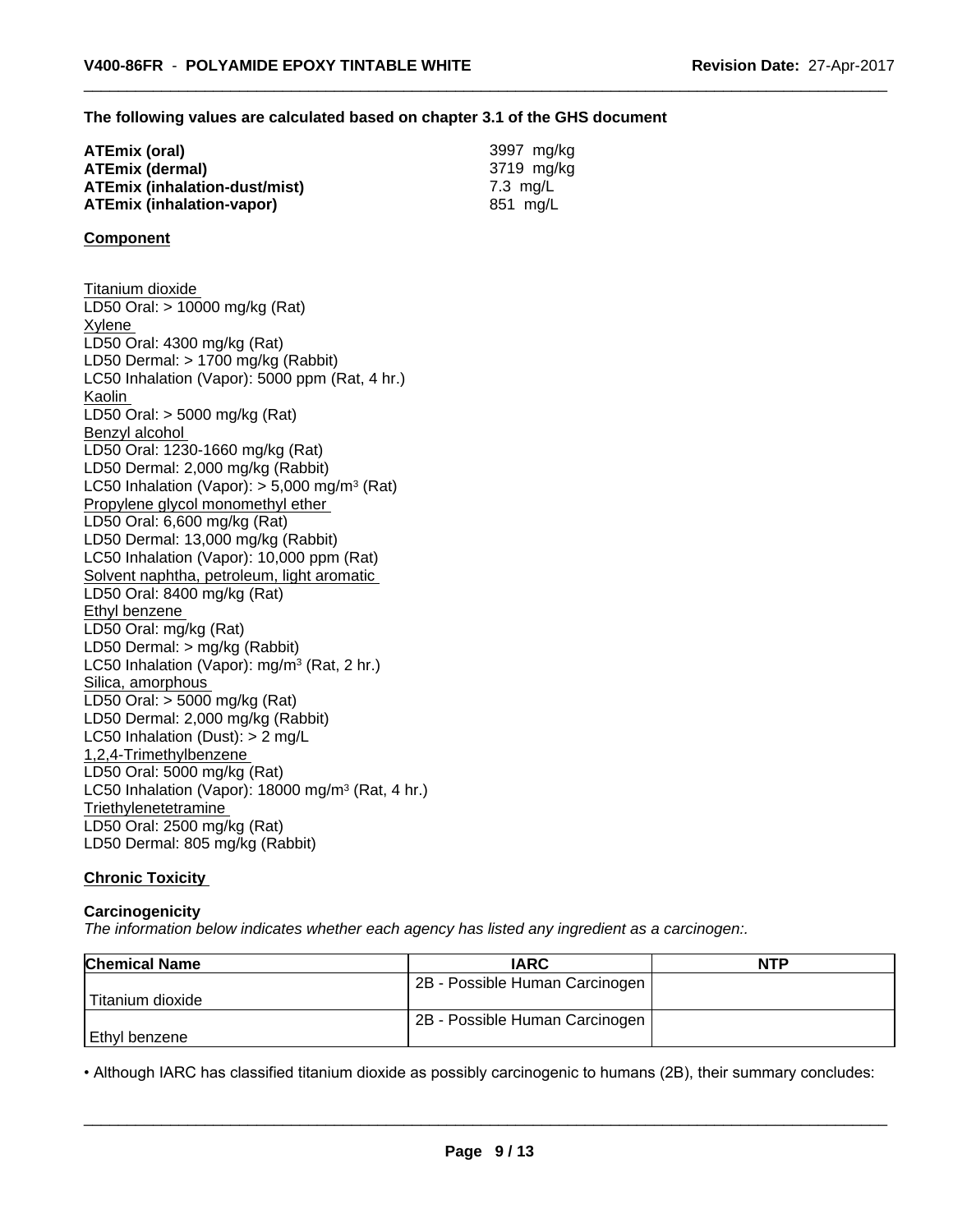"No significant exposure to titanium dioxide is thought to occur during the use of products in which titanium dioxide is bound to other materials, such as paint."

#### **Legend**

IARC - International Agency for Research on Cancer NTP - National Toxicity Program OSHA - Occupational Safety & Health Administration

**12. ECOLOGICAL INFORMATION**

# **Ecotoxicity Effects**

The environmental impact of this product has not been fully investigated.

# **Product Information**

#### **Acute Toxicity to Fish**

No information available

#### **Acute Toxicity to Aquatic Invertebrates**

No information available

#### **Acute Toxicity to Aquatic Plants**

No information available

#### **Persistence / Degradability**

No information available.

#### **Bioaccumulation / Accumulation**

No information available.

#### **Mobility in Environmental Media**

No information available.

#### **Ozone**

No information available

### **Component**

#### **Acute Toxicity to Fish**

Titanium dioxide  $LC50:$  > 1000 mg/L (Fathead Minnow - 96 hr.) Xylene LC50: 13.5 mg/L (Rainbow Trout - 96 hr.) Ethyl benzene LC50: 12.1 mg/L (Fathead Minnow - 96 hr.)

#### **Acute Toxicity to Aquatic Invertebrates**

Ethyl benzene EC50: 1.8 mg/L (Daphnia magna - 48 hr.)

#### **Acute Toxicity to Aquatic Plants**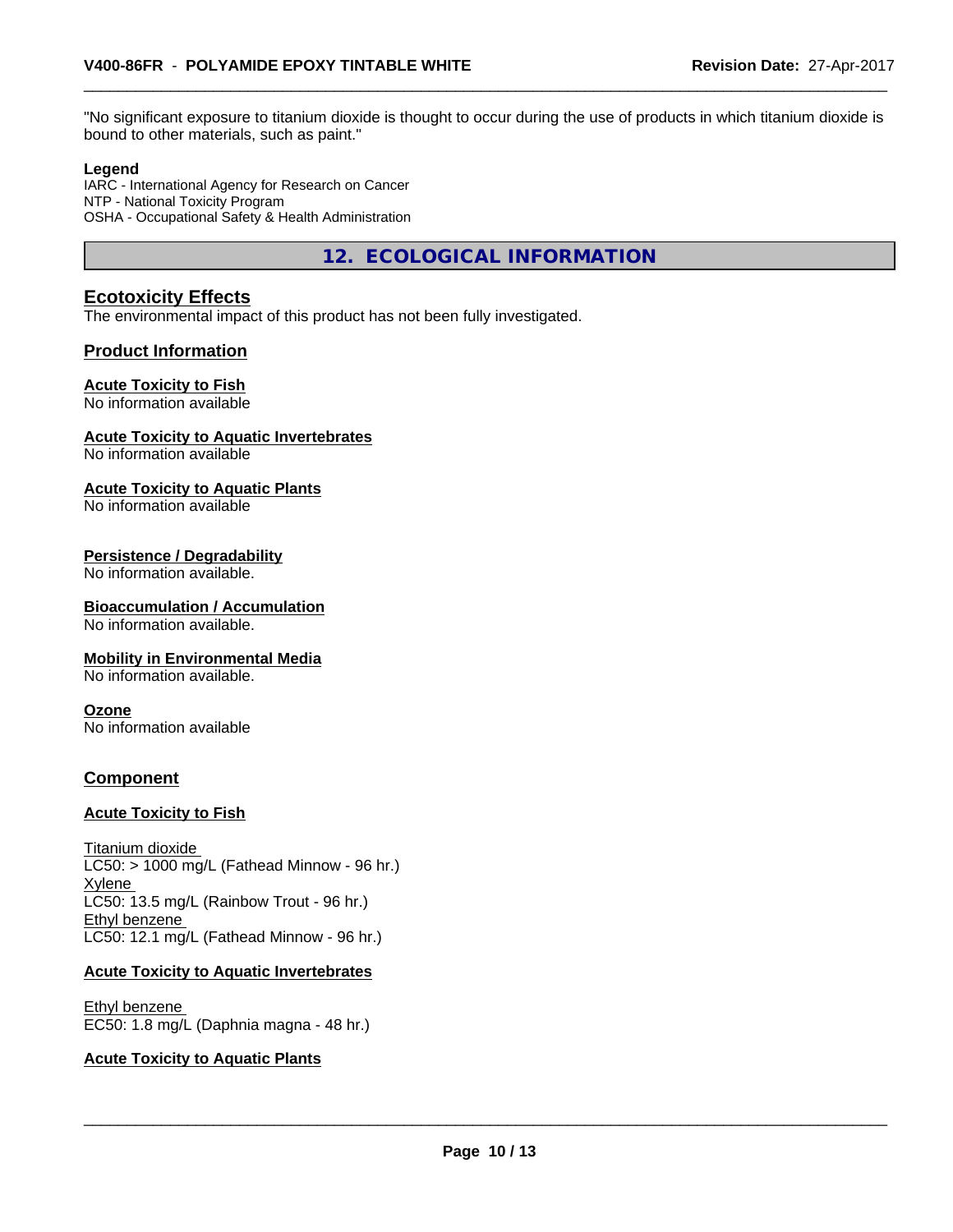#### Ethyl benzene

EC50: 4.6 mg/L (Green algae (Scenedesmus subspicatus), 72 hrs.)

# **13. DISPOSAL CONSIDERATIONS**

**Waste Disposal Method Dispose of in accordance with federal, state, provincial,** and local regulations. Local requirements may vary, consult your sanitation department or state-designated environmental protection agency for more disposal options.

**Empty Container Warning <b>Emptied** Containers may retain product residue. Follow label warnings even after container is emptied. Residual vapors may explode on ignition.

**14. TRANSPORT INFORMATION**

**TDG**

**Proper Shipping Name Paint Hazard Class** 3 **UN-No** UN1263 **Packing Group** III

**UN1263, Paint, 3, III** 

**ICAO / IATA ICAO / IATA Contact the preparer for further information.** 

**IMDG / IMO Contact the preparer for further information.** 

# **15. REGULATORY INFORMATION**

# **International Inventories**

| TSCA: United States | Yes - All components are listed or exempt. |
|---------------------|--------------------------------------------|
| DSL: Canada         | Yes - All components are listed or exempt. |

### **National Pollutant Release Inventory (NPRI)**

#### **NPRI Parts 1- 4**

This product contains the following Parts 1-4 NPRI chemicals:

| <b>Chemical Name</b>              | <b>CAS-No</b>  | Weight % (max) | <b>NPRI Parts 1-4</b> |
|-----------------------------------|----------------|----------------|-----------------------|
| Xvlene                            | 1330-20-7      | 7 - 13%        | Listed                |
| Benzyl alcohol                    | $100 - 51 - 6$ | $5 - 10%$      | Listed                |
| Propylene glycol monomethyl ether | 107-98-2       | - 5%           | Listed                |
| Ethyl benzene                     | $100 - 41 - 4$ | - 5%           | Listed                |
| 1,2,4-Trimethylbenzene            | 95-63-6        | - 5%           | Listed                |
|                                   |                |                |                       |

#### **NPRI Part 5**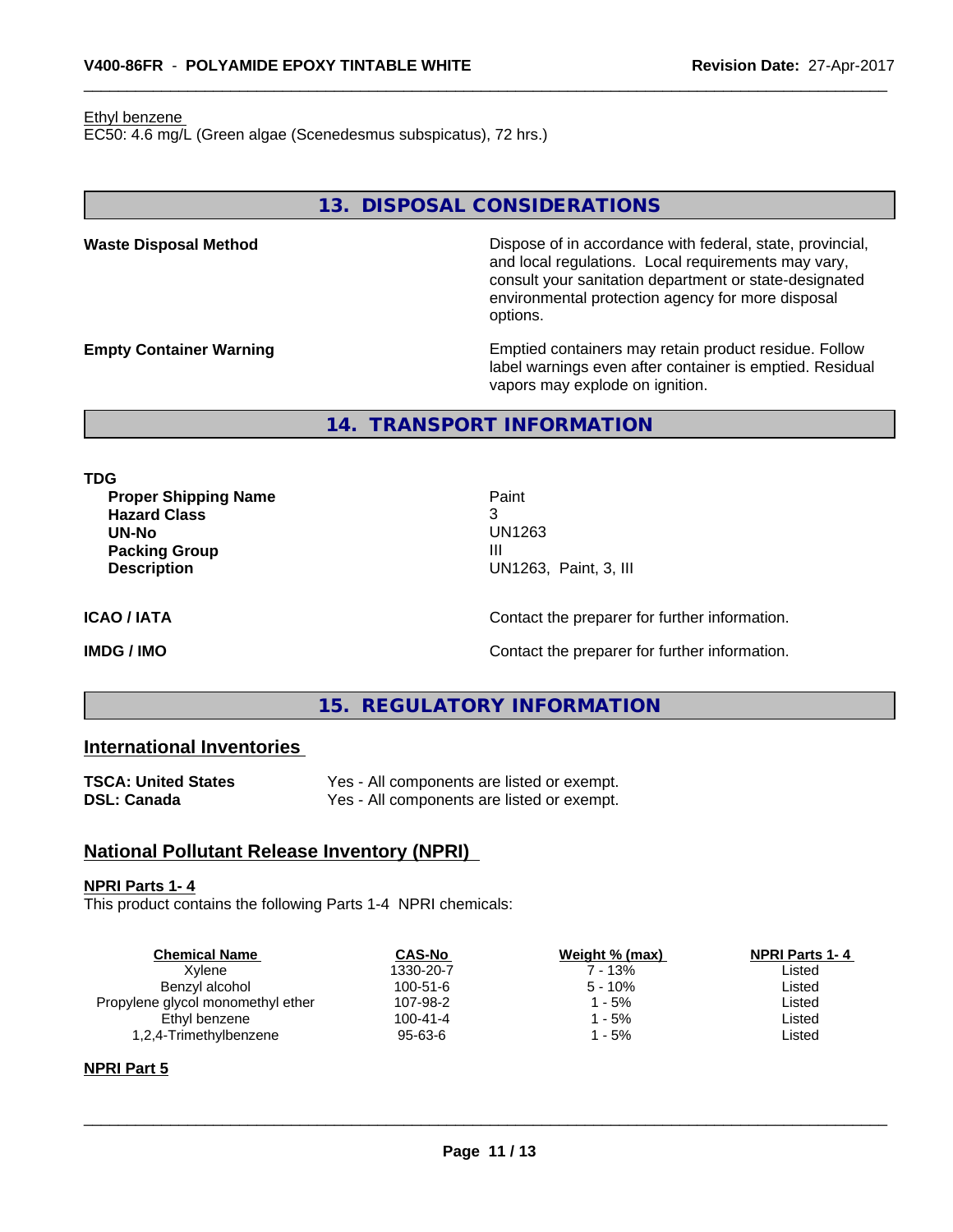This product contains the following NPRI Part 5 Chemicals:

| <b>Chemical Name</b>                          | CAS-No        | Weight % (max) | <b>NPRI Part 5</b> |  |
|-----------------------------------------------|---------------|----------------|--------------------|--|
| Xvlene                                        | 1330-20-7     | 7 - 13%        | Listed             |  |
| Solvent naphtha, petroleum, light<br>aromatic | 64742-95-6    | - 5%           | ∟isted             |  |
| 1,2,4-Trimethylbenzene                        | $95 - 63 - 6$ | - 5%           | ∟isted             |  |

#### **WHMIS Regulatory Status**

This product has been classified in accordance with the hazard criteria of the Hazardous Products Regulations (HPR) and the SDS contains all the information required by the HPR.

| 16. OTHER INFORMATION        |                                                    |                                                                            |                      |                                                                                                                                                 |
|------------------------------|----------------------------------------------------|----------------------------------------------------------------------------|----------------------|-------------------------------------------------------------------------------------------------------------------------------------------------|
| HMIS -<br><b>HMIS Legend</b> | Health: $2^*$                                      | <b>Flammability: 3</b>                                                     | <b>Reactivity: 0</b> | $PPE: -$                                                                                                                                        |
| 0 - Minimal Hazard           |                                                    |                                                                            |                      |                                                                                                                                                 |
| 1 - Slight Hazard            |                                                    |                                                                            |                      |                                                                                                                                                 |
| 2 - Moderate Hazard          |                                                    |                                                                            |                      |                                                                                                                                                 |
| 3 - Serious Hazard           |                                                    |                                                                            |                      |                                                                                                                                                 |
| 4 - Severe Hazard            |                                                    |                                                                            |                      |                                                                                                                                                 |
| * - Chronic Hazard           |                                                    |                                                                            |                      |                                                                                                                                                 |
|                              |                                                    | X - Consult your supervisor or S.O.P. for "Special" handling instructions. |                      |                                                                                                                                                 |
|                              | present under the actual normal conditions of use. |                                                                            |                      | Note: The PPE rating has intentionally been left blank. Choose appropriate PPE that will protect employees from the hazards the material will   |
|                              |                                                    |                                                                            |                      | Caution: HMIS® ratings are based on a 0-4 rating scale, with 0 representing minimal hazards or risks, and 4 representing significant hazards or |

*Caution: HMISÒ ratings are based on a 0-4 rating scale, with 0 representing minimal hazards or risks, and 4 representing significant hazards or risks. Although HMISÒ ratings are not required on MSDSs under 29 CFR 1910.1200, the preparer, has chosen to provide them. HMISÒ ratings are to be used only in conjunction with a fully implemented HMISÒ program by workers who have received appropriate HMISÒ training. HMISÒ is a registered trade and service mark of the NPCA. HMISÒ materials may be purchased exclusively from J. J. Keller (800) 327-6868.*

**WARNING!** If you scrape, sand, or remove old paint, you may release lead dust. LEAD IS TOXIC. EXPOSURE TO LEAD DUST CAN CAUSE SERIOUS ILLNESS, SUCH AS BRAIN DAMAGE, ESPECIALLY IN CHILDREN. PREGNANT WOMEN SHOULD ALSO AVOID EXPOSURE.Wear a NIOSH approved respirator to control lead exposure. Clean up carefully with a HEPA vacuum and a wet mop. Before you start, find out how to protect yourself and your family by logging onto Health Canada @

http://www.hc-sc.gc.ca/ewh-semt/contaminants/lead-plomb/asked\_questions-questions\_posees-eng.php.

| <b>Prepared By</b>                                  | <b>Product Stewardship Department</b><br>Benjamin Moore & Co.<br>101 Paragon Drive<br>Montvale, NJ 07645<br>855-724-6802 |  |
|-----------------------------------------------------|--------------------------------------------------------------------------------------------------------------------------|--|
| <b>Revision Date:</b><br><b>Reason For Revision</b> | 27-Apr-2017<br>Not available                                                                                             |  |

#### **Disclaimer**

The information contained herein is presented in good faith and believed to be accurate as of the effective date shown above. This information is furnished without warranty of any kind. Employers should use this information only as a